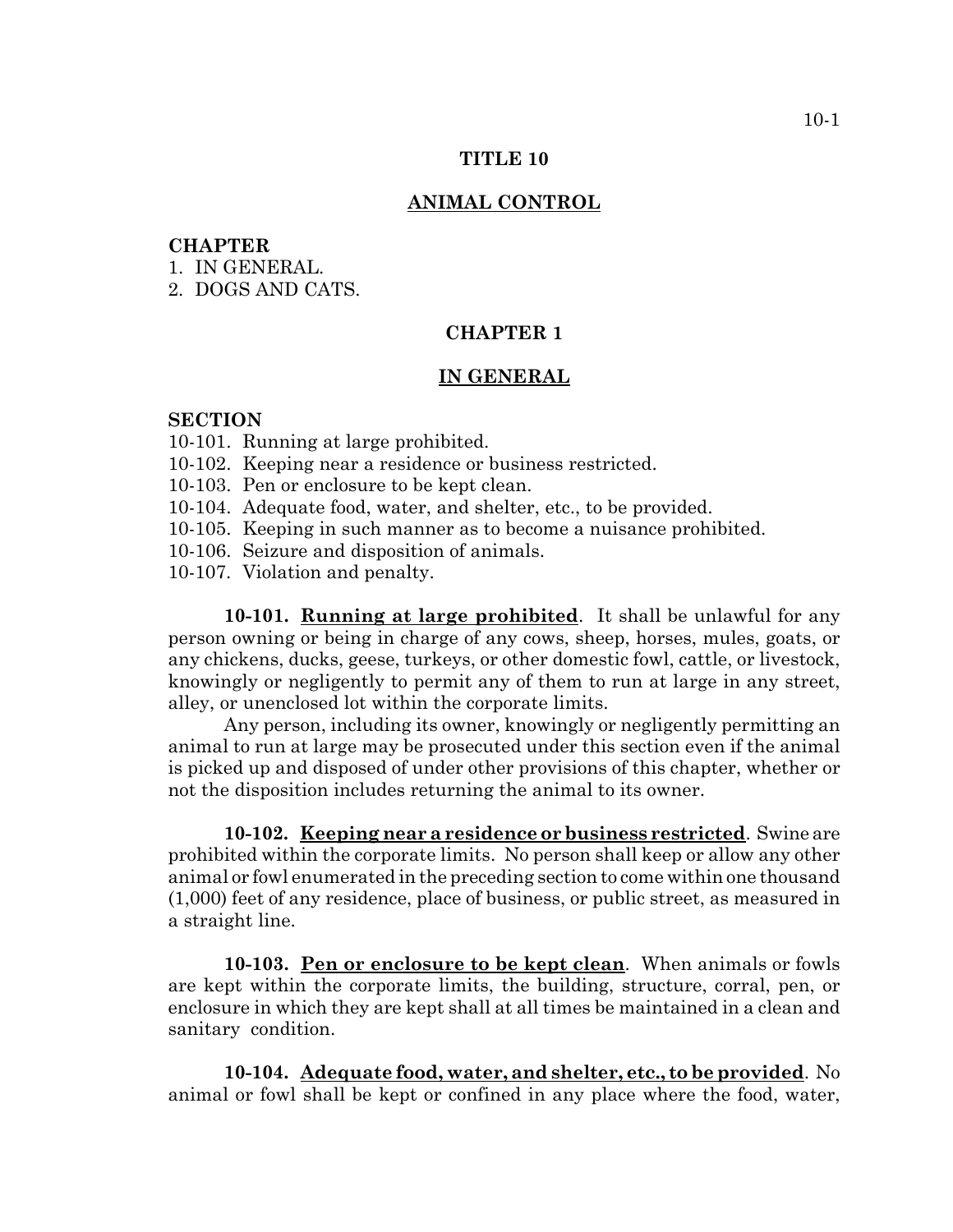shelter, and ventilation are not adequate and sufficient for the preservation of its health and safety.

All feed shall be stored and kept in a rat-proof and fly-tight building, box, or receptacle.

It shall be unlawful for any person to beat or otherwise abuse or injure any dumb animal or fowl.

**10-105. Keeping in such manner as to become a nuisance prohibited**. No animal or fowl shall be kept in such a place or condition as to become a nuisance because of either noise, odor, contagious disease, or other reason.

**10-106. Seizure and disposition of animals**. Any animal or fowl found running at large or otherwise being kept in violation of this chapter may be seized by any police officer or other properly designated officer or official and confined in a pound provided or designated by the board of mayor and aldermen. If the owner is known he shall be given notice in person, by telephone, or by a postcard addressed to his last known mailing address. If the owner is not known or cannot be located, a notice describing the impounded animal or fowl will be posted in at least three (3) public places within the corporate limits. In either case the notice shall state that the impounded animal or fowl must be claimed within five (5) days by paying the pound costs or the same will be humanely destroyed or sold. If not claimed by the owner, the animal or fowl shall be sold or humanely destroyed, or it may otherwise be disposed of as authorized by the board of mayor and aldermen.

The pound keeper shall collect from each person claiming an impounded animal or fowl reasonable fees, in accordance with a schedule approved by the board of mayor and aldermen, to cover the costs of impoundment and maintenance.

**10-107. Violation and penalty**. Any violation of any section of this chapter shall subject the offender to a penalty under the general penalty provision of this code. Each day the violation shall continue shall constitute a separate offense.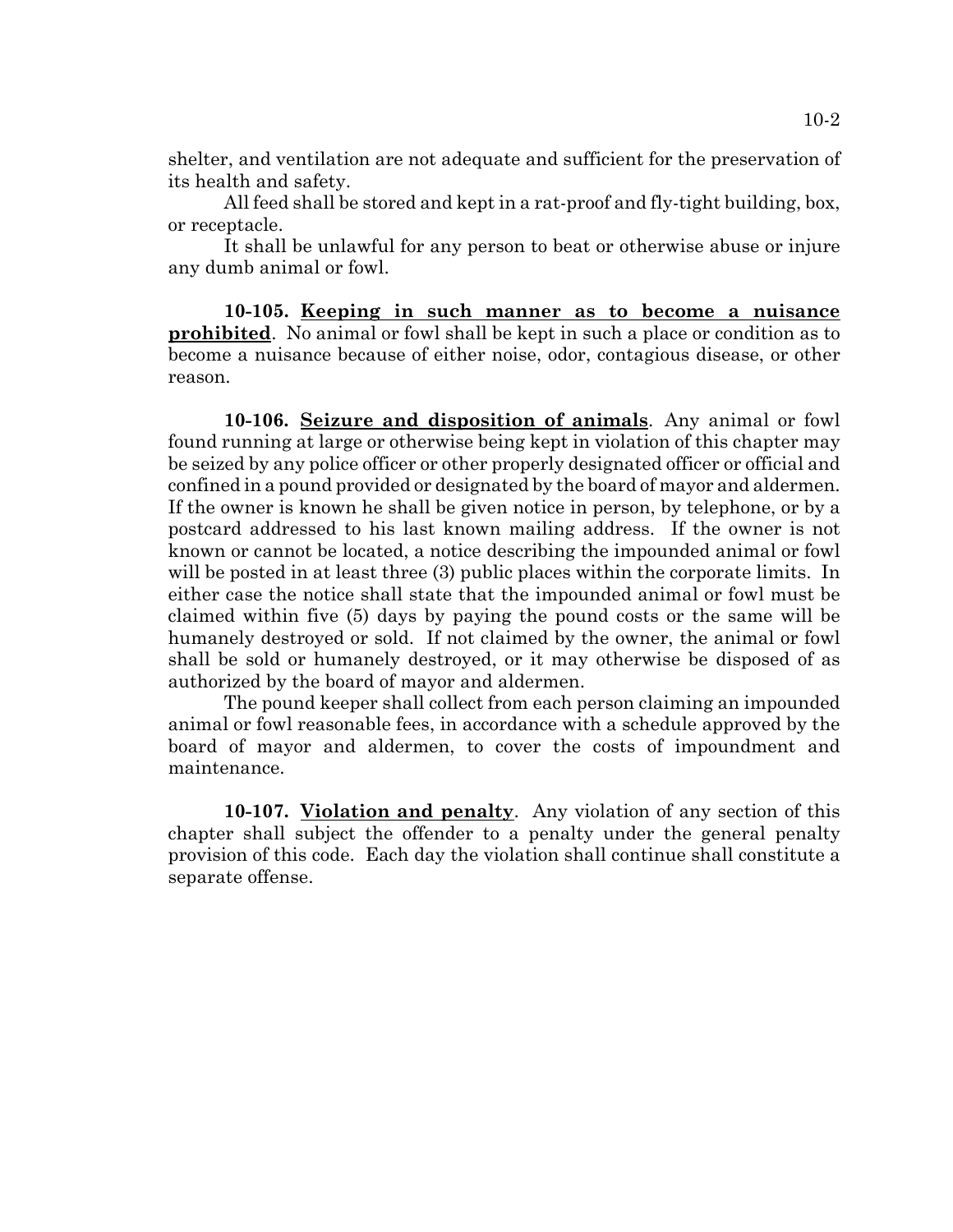## **CHAPTER 2**

# **DOGS AND CATS**

## **SECTION**

- 10-201. Rabies vaccination and registration required.
- 10-202. Dogs to wear tags.
- 10-203. Running at large prohibited.
- 10-204. Vicious dogs.
- 10-205. Noisy dogs prohibited.
- 10-206. Confinement of dogs suspected of being rabid.
- 10-207. Seizure and disposition of dogs.
- 10-208. Destruction of vicious or infected dogs running at large.
- 10-209. Violation and penalty.

**10-201. Rabies vaccination and registration required**. It shall be unlawful for any person to own, keep, or harbor any dog or cat without having the same duly vaccinated against rabies and registered in accordance with the provisions of the "Tennessee Anti-Rabies Law" (Tennessee Code Annotated, §§ 68-8-101 through 68-8-115) or other applicable law.

**10-202. Dogs to wear tags**. It shall be unlawful for any person to own, keep, or harbor any dog which does not wear a tag evidencing the vaccination and registration required by the preceding section.

10-203. **Running at large prohibited**.<sup>1</sup> It shall be unlawful for any person knowingly to permit any dog owned by him or under his control to run at large within the corporate limits.

Any person knowingly permitting a dog to run at large, including the owner of the dog, may be prosecuted under this section even if the dog is picked up and disposed of under the provisions of this chapter, whether or not the disposition includes returning the animal to its owner.

**10-204. Vicious dogs**. (1) Definition of terms. (a) "Owner" means any person, firm, corporation, organization or department possessing or harboring or having the care or custody of a dog, or the parents or guardian of a child claiming ownership.

(b) "Vicious dog" means:

<sup>1</sup> State law reference

Tennessee Code Annotated, §§ 68-8-108 and 68-8-109.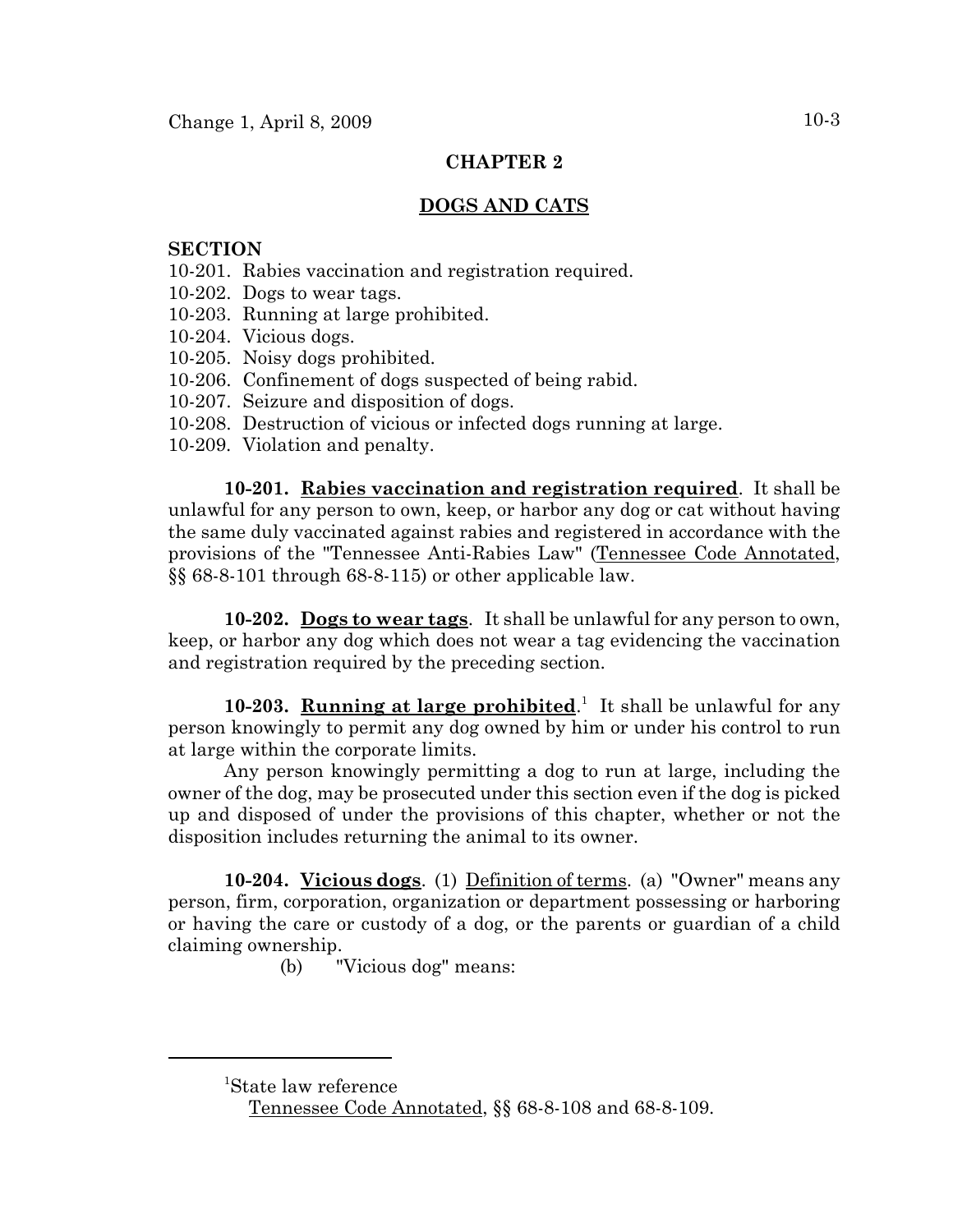(i) Any dog with a known propensity, tendency or disposition to attack unprovoked, to cause injury to, or otherwise threaten the safety of human beings or domestic animals; or

(ii) Any dog which because of its size, physical nature, or vicious propensity is capable of inflicting serious physical harm or death to humans and which would constitute a danger to human life or property if it were not kept in the manner required by this section; or

(iii) Any dog which, without provocation, attacks or bites, or has attacked or bitten, a human being or domestic animal; or

(iv) Any dog owned or harbored primarily or in part for the purpose of dog fighting, or any dog trained for dog fighting;

(v) Any pit bull terrier, which shall be defined as any American Pit Bull Terrier or Staffordshire Bull Terrier or American Staffordshire Terrier breed of dog, or any mixed breed of dog which contains as an element of its breeding the breed of American Pit Bull Terrier or Staffordshire Bull Terrier or American Staffordshire Terrier as to be identifiable as partially of the breed of American Pit Bull Terrier or Staffordshire Bull Terrier or Staffordshire Bull Terrier or American Staffordshire Bull Terrier.

(c) A vicious dog is "unconfined" if the dog is not securely confined indoors or confined in a securely enclosed and locked pen or structure upon the premises of the owner of the dog. The pen or structure must have secure sides and a secure top attached to the sides. If the pen or structure has no bottom secured to the sides, the sides must be embedded into the ground no less than one foot (1'). All such pens or structures must be adequately lighted and kept in a clean and sanitary condition.

(2) Confinement. The owner of a vicious dog shall not suffer or permit the dog to go unconfined.

(3) Leash and muzzle. The owner of a vicious dog shall not suffer or permit the dog to go beyond the premises of the owner unless the dog is securely muzzled and restrained by a chain or leash, and under the physical restraint of a person. The muzzle shall be made in a manner that will not cause injury to the dog or interfere with its vision or respiration, but shall prevent it from biting any human or animal.

(4) Signs. The owner of a vicious dog shall display in a prominent place on his or her premises a clearly visible warning sign indicating that there is a vicious dog on the premises. A similar sign is required to be posted on the pen or kennel of the animal.

(5) Dog fighting. No person, firm, corporation, organization or department shall possess or harbor or maintain care or custody of any dog for the purpose of dog fighting, or train, torment, badger, bait or use any dog for the purpose of causing or encouraging the dog to attack human beings or domestic animals.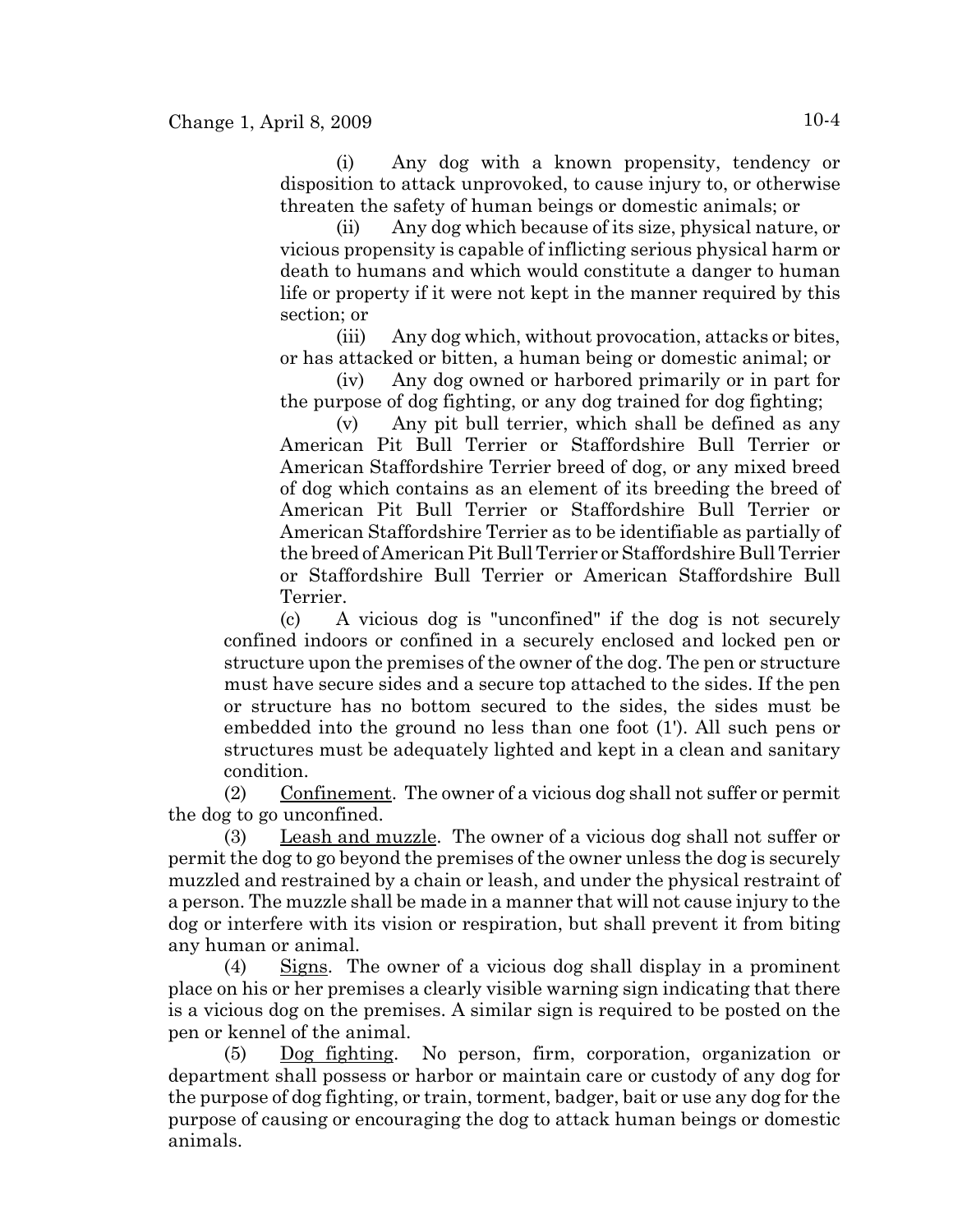$Change 1, April 8, 2009$   $10-5$ 

(6) Insurance. Owners of vicious dogs must within thirty (30) days of the effective date of this section provide proof to the city clerk of public liability insurance in the amount of at least one hundred thousand dollars (\$100,000.00), insuring the owner for any personal injuries inflicted by his or her vicious dog.

(7) Penalties. Whoever violates any provision of this section shall be guilty of a gross misdemeanor and may be punished by a fine of not less than ten dollars (\$10.00) and not more than fifty dollars (\$50.00). The conviction of any owner of three (3) or more offenses under this chapter for any dog during one(1) calendar year shall require a confiscation and forfeiture of that animal based on the danger and incorrigibility of owner and animal. Failure to abide by a lawful order of forfeiture is punishable by contempt. (as replaced by Ord. #200904-08)

**10-205. Noisy dogs prohibited**. No person shall own, keep, or harbor any dog which, by loud and frequent barking, whining, or howling, disturbs the peace and quiet of any neighborhood.

**10-206. Confinement of dogs suspected of being rabid**. If any dog has bitten any person or is suspected of having bitten any person or is for any reason suspected of being infected with rabies, the chief of police or any other properly designated officer or official may cause such dog to be confined or isolated for such time as he deems reasonably necessary to determine if such dog is rabid.

**10-207. Seizure and disposition of dogs**. Any dog found running at large may be seized by any police officer or other properly designated officer or official and placed in a pound provided or designated by the board of mayor and aldermen. If the dog is wearing a tag the owner shall be notified in person, by telephone, or by a postcard addressed to his last-known mailing address to appear within five (5) days and redeem his dog by paying a reasonable pound fee, in accordance with a schedule approved by the board of mayor and aldermen, or the dog will be sold or humanely destroyed. If the dog is not wearing a tag it shall be sold or humanely destroyed unless legally claimed by the owner within two (2) days. No dog shall be released in any event from the pound unless or until such dog has been vaccinated and has a tag evidencing such vaccination placed on its collar.

Any new owner adopting a dog that has not been spayed or neutered must pay a twenty-five dollar (\$25.00) deposit before a dog may be released, as required by the Tennessee Spay/Neuter Law.<sup>1</sup>

<sup>1</sup> State law reference

Tennessee Code Annotated, § 44-17-501, et seq., "The Tennessee Spay/Neuter Law," prohibits persons from adopting a dog or cat from an (continued...)